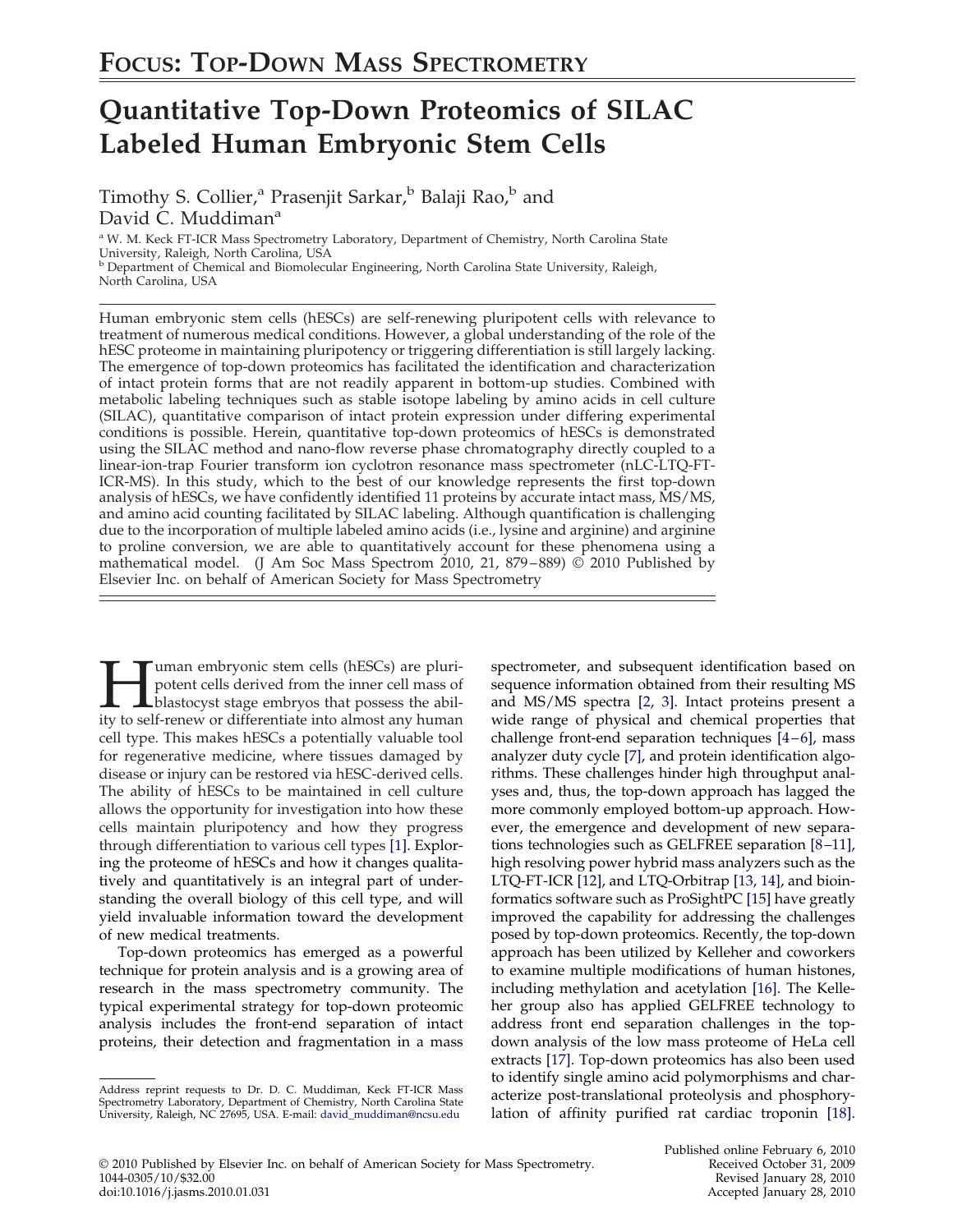880 COLLIER ET AL. JAM Soc Mass Spectrom 2010, 21, 879-889

Integrated top-down and bottom-up strategies have allowed investigators to take advantage of the topdown approach's ability to identify and characterize multiple post-translational modifications (PTMs) and identify genetic modifications while utilizing bottom-up proteomics to achieve higher throughput [19].

Quantitative top-down proteomics most often utilizes stable isotope labeling to create an internal standard from which reliable quantitative data may be obtained. Gordon et al. demonstrated with bovine and equine cytochrome *c* that even small differences-in this case, three amino acids between a protein and a structural homologue from a different species are enough to produce different charge state distributions that hinder quantification unless the signal from all charge states is taken into account [20]. Deuterated leucine has been incorporated into model cell cultures, including *E. coli* and *S. cerevisiae* [21, 22], which facilitated identification of proteins using accurate intact mass and amino acid counting; however, quantification with deuterated labels using reversed-phase chromatography is problematic because elution times decrease for the deuterated analytes [23, 24].  $\mathrm{^{15}N/^{14}N}$  metabolic labeling has been successfully utilized the yeast proteome and, moreover, was employed on a chromatographic time scale to identify 22 intact proteins from *S. cerevisiae* [25]. Stable isotope labeling by amino acids in cell culture (SILAC) was introduced by Mann and coworkers as another means of quantifying peptides and proteins, whereby stable isotope labeled amino acids are supplemented to cull culture growth media to produce co-eluting labeled and unlabeled protein or peptide analytes. This technique is widely implemented in bottom-up experiments using labeled arginine and lysine residues in conjunction with trypsin proteolysis [26, 27].

Quantification of intact proteins using SILAC has been computationally modeled and demonstrated in affinity purified proteins expressed with an *E. coli* vector and 99% stable isotope incorporation of a single label was achieved [28]. We have previously described the implementation of SILAC on a chromatographic time scale for protein identification and quantification using  ${}^{13}C_6$ -arginine supplemented with the growth media of the filamentous fungus *Aspergillus flavus*, and also demonstrated that incomplete label incorporation in a prototrophic organism results in broad protein isotopic distributions that hinders the use of SILAC labeled intact proteins for relative quantification or assistance in identification. A mathematical relationship was also described, which characterizes the relationship of label incorporation with the observed experimental protein signal [29].

Mass spectrometry based proteomics is becoming increasingly employed for the analysis of various stem cell populations at increasing depth and detail [30]. Recently, mass spectrometry, electron capture, and electron-transfer dissociation (ECD and ETD, respectively) were used to characterize the phosphoproteome of hESCs [31, 32] and label free quantification has been

carried out to characterize 74 different PTM combinations of histone H4 in hESCs [33]. The iTRAQ method has been used to track the change in mouse embryonic stem cell protein expression during differentiation [34]. Bottom-up quantification using SILAC has been utilized to identify and quantify over 5000 mouse embryonic stem cell proteins [35], and has been recently demonstrated with hESCs to seek out differentially expressed cell surface markers between pluripotent and differentiating cell populations [36].

This study represents our initial efforts to establish top-down analysis of SILAC labeled human embryonic stem cells, in which we utilize top-down proteomics to analyze human embryonic stem cells that have been dual labeled with <sup>13</sup>C<sub>6</sub>-arginine (Arg6) and <sup>13</sup>C<sub>6</sub>, <sup>15</sup>N<sub>2</sub>lysine (Lys8) with approximately greater than 98% label incorporation as verified by bottom-up proteomics. We detected 62 intact protein precursors from which we were able to unambiguously identify 11 based on accurate intact mass, MS/MS fragmentation data, and amino acid counting. Furthermore, we characterize the effect of multiple stable isotope labels, minute incorporation of unlabeled amino acids, and arginineproline conversion on the labeled protein's isotopic distribution.

## **Experimental**

#### *Culture and SILAC Labeling of hESCs*

H9 cells were maintained on mouse embryonic fibroblast (MEF) conditioned medium (CM) according to a protocol adapted from Xu et al. [37]. Briefly, MEF cells were inactivated by mitomycin *c* (Sigma Aldrich, St. Louis, MO, USA) treatment and plated at 55,000/cm<sup>2</sup>. HESC medium consisting of DMEM/F12 (Invitrogen, Carlsbad, CA, USA), 20% knockout serum replacement (Invitrogen), 1 mM L-glutamine (Invitrogen), 0.1 mM --mercaptoethanol, 1% nonessential amino acids (Invitrogen), and 4 ng/mL basic fibroblast growth factor (bFGF; Sigma Aldrich) was conditioned for 24 h on MEF cells. CM was collected for 7 d, pooled, and supplemented with 4 ng/mL bFGF (Sigma Aldrich).

CM for SILAC labeling of hESCs was prepared using protocols previously described [38]. Briefly, SILAC medium consisting of DMEM/F12 without L-lysine and L-arginine (Pierce, Rockford, IL, USA),  ${}^{13}C_6$  L-arginine (Pierce),  ${}^{13}C_6$   ${}^{15}N_2$  L-Lysine (Pierce), 20% knockout serum replacement (Invitrogen), 1 mM L-Glutamine (Invitrogen),  $0.1 \text{ mM } \beta$ -mercaptoethanol,  $1\%$  nonessential amino acids (Invitrogen), and 4 ng/mL basic fibroblast growth factor (bFGF, Sigma Aldrich) was conditioned for 24 h on MEF cells. CM was collected for 7 d, pooled, and supplemented with 4 ng/mL bFGF (Sigma Aldrich). It is important to note that the knockout serum replacement does not contain lysine or arginine [39].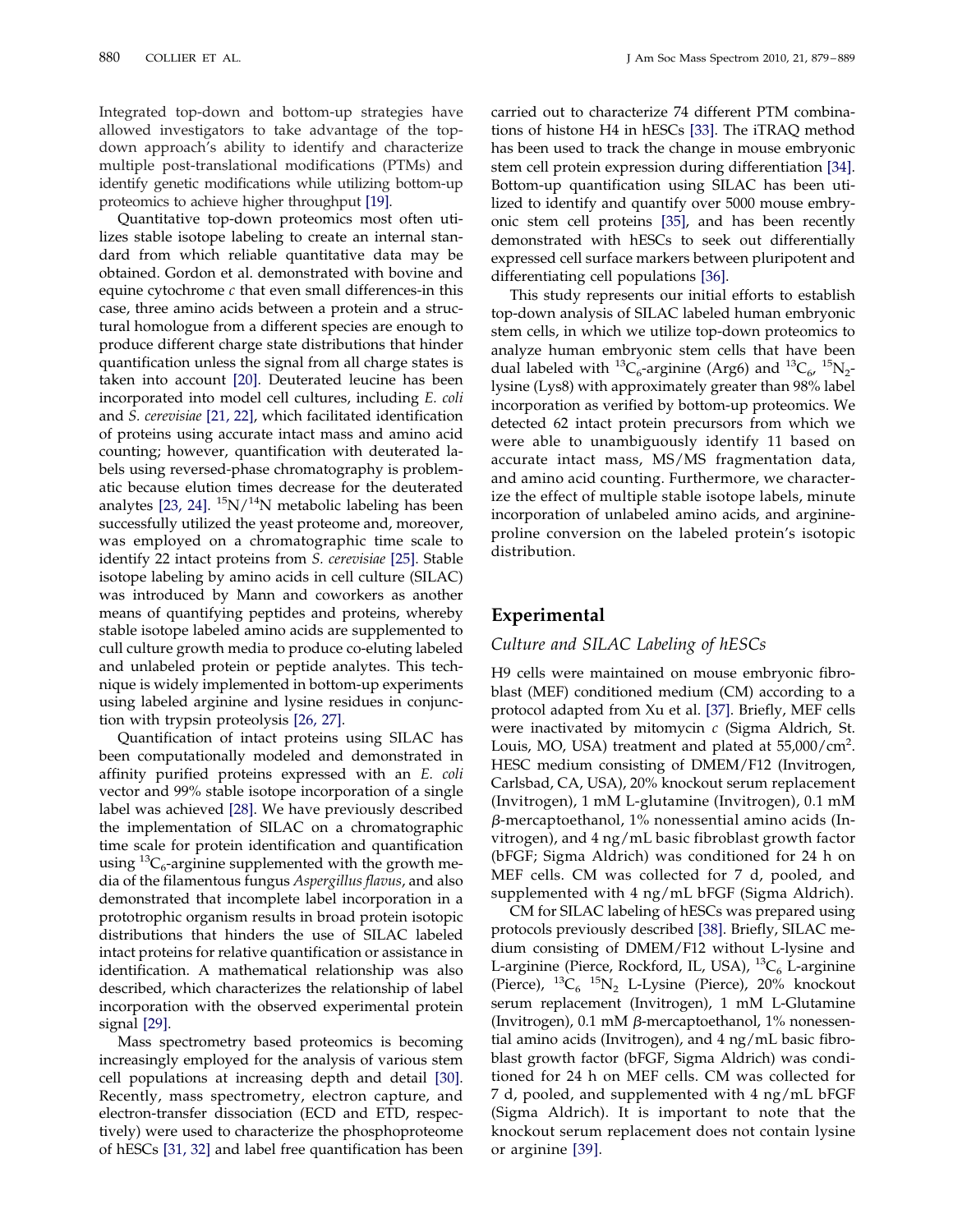#### *Protein Isolation and Sample Preparation*

Confluent H9 cells were lysed with 8M Urea (Sigma Aldrich) and 50 mM ammonium bicarbonate (Fisher Scientific, Hampton, NH, USA) and frozen at  $-80$  °C. Before analysis by LC-MS, cell lysates were concentrated and desalted on 5  $\mu$ m, C<sub>8</sub> stationary phase beads (Michrom Bioresources, Auburn, CA, USA) according to a protocol adapted from Winston and Fitzgerald [40] in which 5 mg of stationary phase beads in 400  $\mu$ L of methanol was added to  $\sim$ 75  $\mu$ L of intact protein SILAC mixture in a 1.5 mL microcentrifuge tube and vortexed for 5 min, followed by 3 min centrifugation at 10,000  $\times$ *g*. After rinsing the sides of the tube twice with 20  $\mu$ L of methanol, the sample was centrifuged again for 3 min at 10,000  $\times$  g. After discarding the supernatant, the protein-stationary phase pellet was washed with 1 mL of 0.1% trifluoroacetic acid (Sigma Aldrich), vortexed for 1 min, and then centrifuged for 3 min at  $10,000 \times g$ . The steps were repeated two more times before reconstituting sample in 100 mM ammonium bicarbonate pH 7.8 and filtering through a 50 kDa Microcon molecular weight cutoff filter (Millipore, Billerica, MA, USA) to remove stationary phase beads from solution.

Bottom-up sample preparation. Fifty  $\mu$ g of Arg6, Lys8labeled protein from human embryonic stem cells was combined with  $2 \times$  Laemmli buffer containing  $\beta$ -mercaptoethanol, boiled 5 min, and cooled on ice. The sample was loaded and ran on a Criterion 10%–20% Tris-HCl gel (BioRad, Hercules, CA, USA) at 200 V and visualized with BioSafe Coomassie stain. The gel lane was divided into eight equal fractions, each of which was reduced with DTT, alkylated with iodoacetamide, and digested with trypsin according to a protocol adapted from Shevchenko et al. [41] First, excised gel bands were incubated for 30 min at room temperature in a 1:1 mixture of acetonitrile:100 mM ammonium bicarbonate pH 7.8. After removing the solution to waste, the gel pieces were dehydrated with 100% acetonitrile. Gel pieces were reduced for 30 min at 56 °C in 10 mM dithiothreitol (Sigma Aldrich) in 100 mM ammonium bicarbonate pH 7.8, followed by dehydration with 100% acetonitrile. Free thiols from the reduced cys–cys disulfide bonds were alkylated with 55 mM iodoacetamide (Sigma Aldrich) in 100 mM ammonium bicarbonate and incubated in the dark at room temperature. After dehydration with acetonitrile, samples were digested for 18 h at 37 °C with 20 ng/ $\mu$ L proteomics grade trypsin (Sigma Aldrich) in 36 mM ammonium bicarbonate, 0.1 mM HCl, and 9% acetonitrile. The digestion was halted with the addition of a 1:2 mixture of 5% formic acid:acetonitrile followed by incubation for 15 min at 37 °C, after which the solution containing the tryptic peptides was removed and saved. The gel pieces were dehydrated with acetonitrile, and the resulting solution was removed and pulled with the other samples, which were reduced to dryness in a SpeedVac (ThermoFisher, San Jose, CA, USA) and frozen at 80 °C until needed.

*Top-down LC-MS/MS.* All LC solvents were purchased from Burdick and Jackson (Muskegon, MI, USA). Reversed-phase nano-flow liquid chromatography was performed on a nanoLC-2D system (Eksigent, Dublin, CA, USA) utilizing a vented column configuration [42]. Ten  $\mu$ L samples containing  $\sim$ 1  $\mu$ g of total protein were injected using the autosampler, desalted on a 75  $\mu$ m  $\times$ 50 mm IntegraFrit (New Objective, Woburn, MA, USA) trap packed in-house with mRP-C18 5  $\mu$ m stationary phase and eluted onto a PicoFrit capillary column with a 15  $\mu$ m emitter tip (New Objective) also packed inhouse with mRP-C18 stationary phase (Agilent, Palo Alto, CA, USA). The final packed volume of the column had dimensions 75  $\mu$ m i.d.  $\times$  200 mm and was enclosed in a modified Hot-Pocket column heater (ThermoFisher) operating at 80 °C. Mobile phases A and B consisted of 98% water, 2% acetonitrile, and 2% water, 98% acetonitrile, respectively, with both containing 0.2% (vol/vol) formic acid as an ion-pairing reagent. Samples were injected and desalted on the trap at  $1.5 \mu L/min$  with  $2\%$ mobile phase B for a metered injection of 30  $\mu$ L. After desalting, a 10-port valve (VICI, Houston, TX, USA) switched the trap in line with a nano-flow gradient at 300 nL/min, at which time data collection also commenced. The gradient held at 2% mobile phase B for 10 min, ramped to 25% over 5 min, then to 65% B over the following 70 min. The gradient was then ramped to 95% B in 5 min and held for 10 min before re-equilibrating at 2% B for 10 min.

Mass spectrometric analyses were performed on a 7T LTQ-FT Ultra (ThermoFisher) with a pulse sequence consisting of four events, providing for a broadband acquisition in profile mode followed by three datadependent MS/MS experiments. All mass measurements were performed inside the ICR cell. All events used 1 microscan to determine ionization time to reach the target AGC limit of  $1 \times 10^6$ . The resolving power of all four events was set at  $100,000$ <sub>FWHM</sub> at  $m/z = 400$ . MS/MS settings used an isolation width of 7 *m/z* and a normalized collision energy of 18% for 30 ms. CID was performed on the three most abundant *m/z* values from the precursor ion scan in the LTQ followed by product ion detection in the ICR cell. Precursor ions with 1+, 2-, and 3- charges were excluded from MS/MS. Precursors isolated for MS/MS were dynamically excluded for 45 s after three repeat analyses within a 30 s window to reduce redundant analysis of abundant precursor ions that may dominate the mass spectra for long periods of time.

*Top-down data analysis.* RAW LC-MS data files were imported into ProSightPC 2.0 (ThermoFisher) using a THRASH [5] algorithm to determine the monoisotopic peak of analyte signals with a S/N ratio of 3:1 or greater. Intact precursor and fragment ion masses were searched against the IPI human database (ver. 3.63)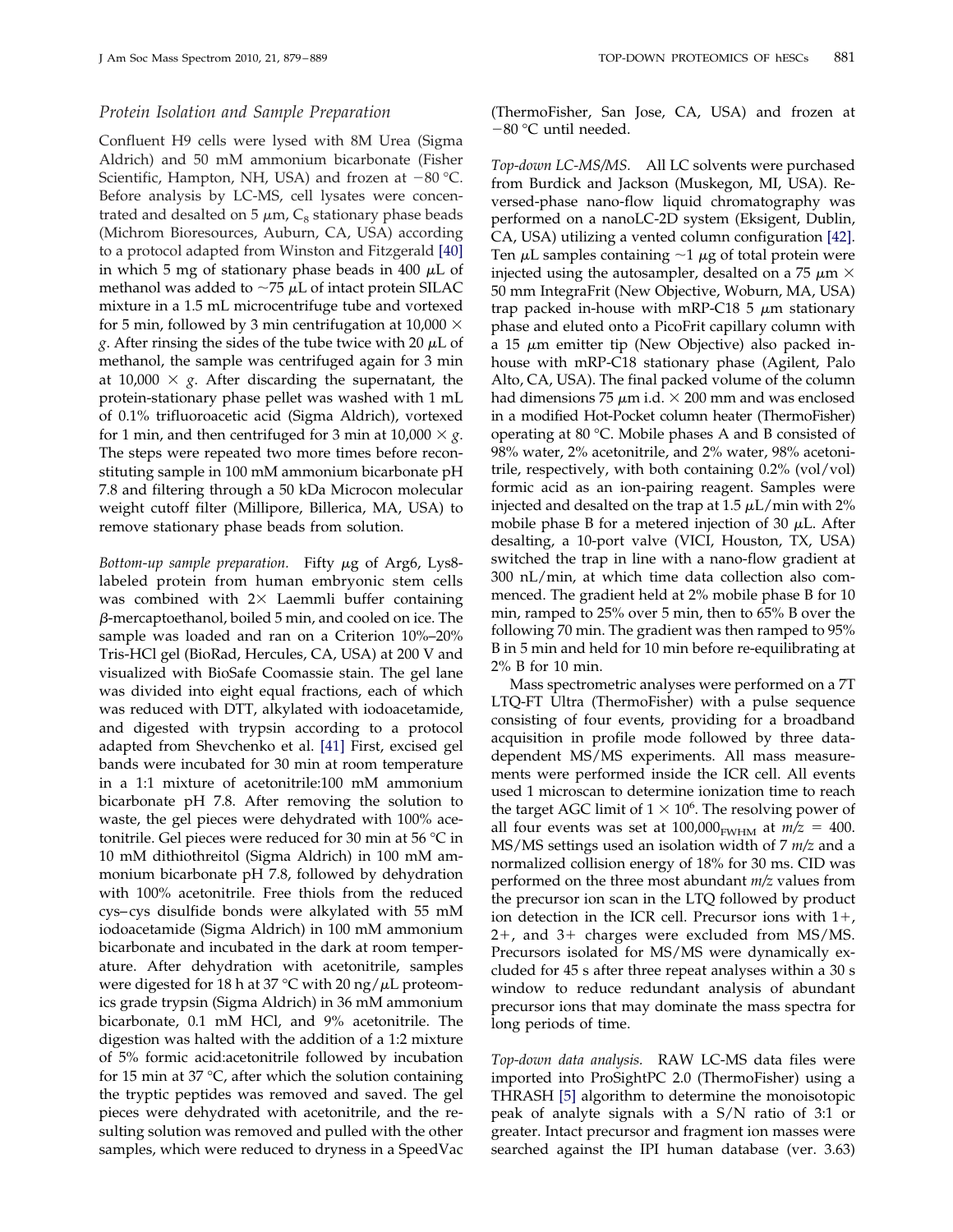using a search logic tree that submitted all data to an absolute mass search, followed by a biomarker search for all data that did not yield an ID with E value less than  $1E^{-4}$  in the absolute mass search. Intact protein precursor and fragment ion data were searched initially with ion mass tolerances set at  $\pm 10$  ppm. An additional search was performed with fragment tolerances of  $\pm 1$ Da to accommodate sample handling modifications to the mass (e.g., deamidation) or error in monoisotopic peak picking by the THRASH algorithm. Identified protein sequences reported from the searches were confirmed using arginine and lysine counting from the precursor ion spectra. Analysis of SILAC labeled protein distributions and theoretical distributions with varying arginine and lysine labeling efficiencies in addition to different amounts of proline conversion was carried out using ICR-2LS (PNNL, Richland, WA, USA) and Microsoft Excel (Redmond, WA, USA).

*Bottom-up LC-MS/MS.* In-gel digested peptide samples were separated using the same LC system, column configuration and mobile phases described vide supra. The stationary phase employed was Magic C18AQ (5  $\mu$ m particle, 200 Å pore size) (Microm BioResources, Auburn, CA, USA). Ten  $\mu$ L of sample was injected and desalted at 1.5  $\mu$ L/min on the trap before switching in line with the gradient at a flow rate of 300 nL/min. The gradient held at 2% B for 5 min before ramping to 10% B over 2 min, followed by an increase to 50% B over the next 60 min. The gradient then ramped to 95% B in 3 min, held for 5 min, then re-equilibrated at 2% B for 10 min.

Peptides were detected on the LTQ-FT Ultra with a pulse sequence containing four scan events. A broadband scan was performed in the ICR cell followed by three data-dependent MS/MS events in the ion trap at an isolation width of 2 *m/z* and normalized collision energy of 30% for 30 ms; 1+ charge states were rejected from MS/MS and dynamic exclusion was employed for 45 s after 2 repeat analyses in a 30 s window.

*Bottom-up data analysis.* RAW LC-MS files were processed using MASCOT Distiller (Matrix Science, Boston, MA, USA) to create peak lists in .mgf format to be searched against the IPI human database using MASCOT (Matrix Science, London, UK) [43]. Searches employed a peptide mass tolerance of  $\pm 5$  ppm and a fragment ion tolerance of  $\pm 1$  Da. Fixed modification included carboxyamidomethylation of cysteine, with variable modifications including methionine oxidation and deamidation of asparagines and glutamine residues.

#### **Results and Discussion**

H9 cells cultured in CM and SILAC CM for at least five passages were lysed, combined at a 1:1 ratio as determined by Bradford assay, and subjected to an initial sample cleaning procedure with C8 reversed-phase

column packing material. The resulting SILAC mixture was analyzed by nano-flow LC-MS/MS as described vide supra. Figure 1 shows examples of two proteins identified by top-down LC-MS/MS. Figure 1a demonstrates the detection of an 8.5 kDa SILAC pair with charge states ranging from  $6+$  to  $12+$ . The light form of the  $\overline{7}+$  charge state was isolated for collision induced dissociation, allowing the protein to be identified as ubiquitin c splice variant using the biomarker search method in ProSightPC. The sequence of the protein, identified with an E value of 2.94E-19, was then used to calculate a mass difference between the light and heavy protein forms of 80.1798 Da based on the presence of four arginine residues and seven lysine residues. This mass difference translates to an *m/z* difference of 11.4542 at  $z = 7$ , which strongly correlates with the mass difference between the SILAC pair in the experimental precursor spectrum. This increases the confidence of the protein identification.

Likewise, the principle of making an initial identification from MS and MS/MS data and confirming with mass difference of the SILAC pair is also illustrated in Figure 1b. Here, SILAC pairs of a 12.3 kDa protein with charge states ranging from 9+ to 13+ are detected, with the light form of the 12+ charge state being isolated for MS/MS analysis. Searching in absolute mass mode with ProSightPC identified the protein as macrophage migration inhibitory factor with an E value of 3.02E-7. Although the noisy broadband and MS/MS spectra, in addition to only a few identified product ions, would normally cast doubt on the confidence of the identification, the calculated mass difference for five arginines and three lysines of 54.1432 Da between the light and heavy forms given by the predicted sequence again matches the  $m/z$  difference of 4.5119 at  $z = 12$  of the experimental precursor ion spectrum, giving additional confidence to the identified sequence. We were similarly able to identify 11 intact proteins from hESC lysate (Table 1). For each protein, the mass difference between the SILAC pair peaks was matched to the number of labels in the identified sequence within a tolerance of 10 ppm. Seven of the 11 identified proteins were full intact proteins identified by the absolute mass search in ProSightPC, and four were identified by biomarker search, meaning they are truncated forms of intact protein sequences. Four of the proteins identified by top-down analysis are variants of thymosin or prothymosin, of which only one form was identified in a parallel bottom-up study (data not shown). Five of the 11 proteins identified were acetylated at the N-terminus, including histone H4. Interestingly, three of the proteins identified in Table 1 returned multiple protein hits with E values less than the cutoff value of E-4 when searched and could not be unambiguously identified using ProSight PC 2.0. These included the ubiquitin c splice variant (five proteins), nucleophosmin 1 isoform 3 (four proteins), and hypothetical protein LOC140699 isoform 1 (six proteins), and are shown in Table 2 along with other protein forms that met the cutoff value of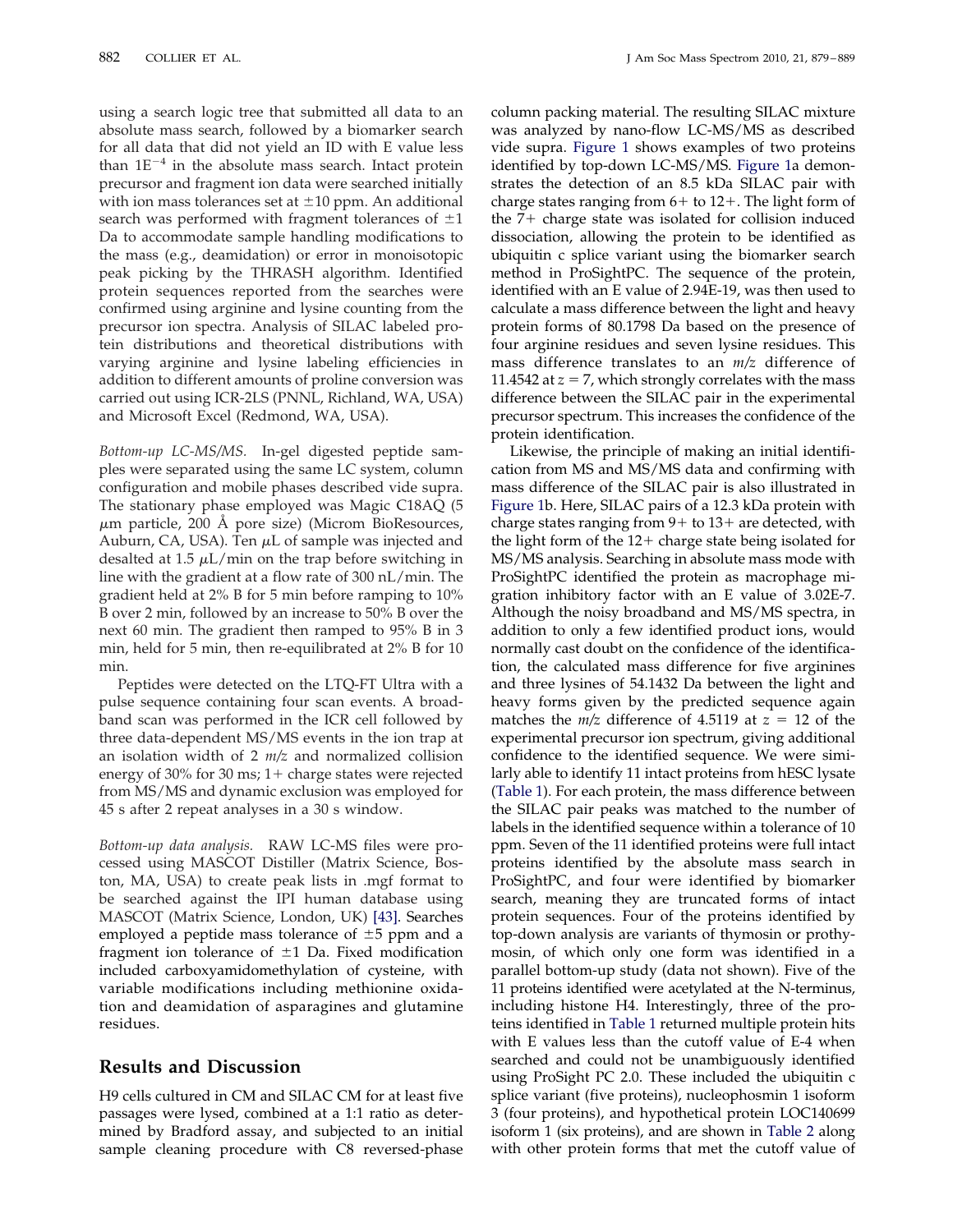

**Figure 1.** Precursor and product ion mass spectra of intact protein SILAC pairs are shown in addition to their identified sequences and E-values as scored by ProSightPC for (**a**) ubiquitin c splice variant and (**b**) macrophage migration inhibitory factor.

1E-4. Analyzing the mass difference between the SILAC pairs for each of the corresponding spectra and comparing with the number of arginine and lysine residues in each case yielded unambiguous protein identification. For example, nucleophosmin 1 isoform 3 containing 1 Arg and 3 Lys was identified with an E value of 5.88E-9 in a biomarker search in ProSight PC in addition

to three other proteins that met the cutoff value for identification of 1E-4. These included neurofascin  $(E =$ 5.94E-5) containing 1 Arg and 1 Lys, ubiquitin carboxylterminal hydrolase ( $E = 1.16E-6$ ) containing 1 Lys, and DC30 (E =  $3.30E-6$ ) containing 2 Arg. Analyzing the mass difference between the light and heavy protein signal gave a  $\Delta M$  of 30.0627 Da, which correlates to one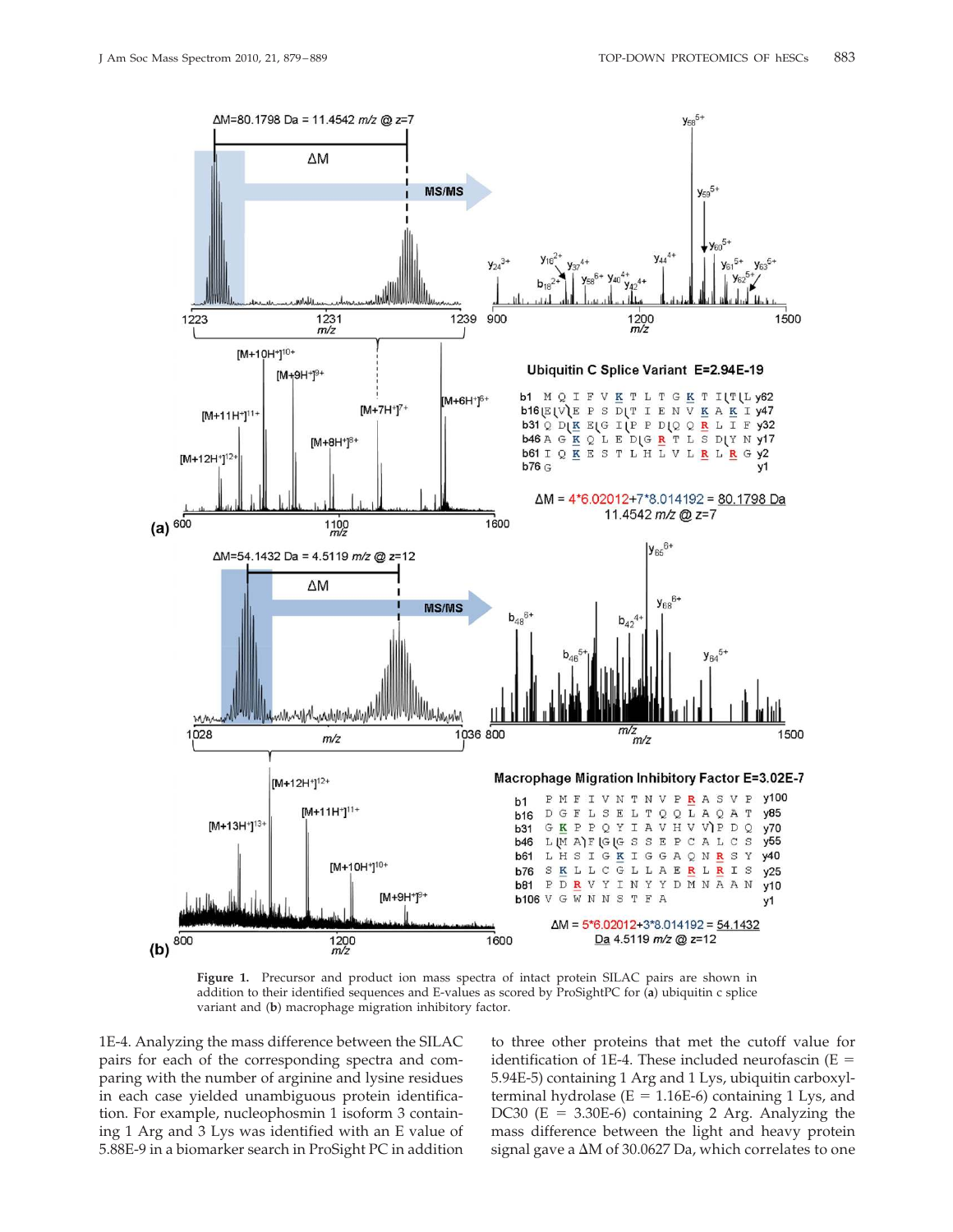| Accession<br>number | Protein description                         | Theoretical<br>mass (Da) | Observed<br>mass<br>(Da) | Mass<br>diff.<br>(ppm) | No.<br>matching<br>fragments | E value     | P score    | Search type      |
|---------------------|---------------------------------------------|--------------------------|--------------------------|------------------------|------------------------------|-------------|------------|------------------|
| IPI00455510         | Isoform 2 of prothymosin $\alpha$           | 11977.90                 | 11977.79                 | $-9.18$                | 18                           | 4.67E-24    | 1.17E-29   | Absolute mass    |
| IPI00220828         | Thymosin $\beta$ -4                         | 4960.49                  | 4960.46                  | $-6.80$                | 35                           | 1.84E-46    | 4.6E-52    | Absolute mass    |
| IPI00658013         | Nucleophosmin 1 isoform 3                   | 3096.51                  | 3096.53                  | 0.53                   | 6                            | 5.88E-09    | 3.58E-14   | Biomarker        |
| IPI00180240         | Thymosin β-4-like protein 3                 | 4970.51                  | 4970.49                  | $-3.22$                | 9                            | 1.59E-9     | 3.97E-15   | Absolute mass    |
| IPI00329028         | WD Repeat-containing<br>protein 5B          | 3864.04                  | 3864.04                  | $-0.88$                | 8                            | 6.31E-9     | 3.84E-14   | <b>Biomarker</b> |
| IPI00793729         | Ubiquitin C splice variant                  | 8559.62                  | 8559.62                  | $-0.43$                | 14                           | 2.94E-19    | 1.79E-24   | Biomarker        |
| IPI00220827         | Thymosin $\beta$ -10                        | 4933.52                  | 4933.52                  | $-1.01$                | 29                           | 4.15E-46    | 1.04E-51   | Absolute mass    |
| IPI00220362         | 10 kDa heat shock protein,<br>mitochondrial | 10835.80                 | 10835.75                 | $-4.60$                | 13                           | 2.05E-12    | 5.13E-18   | Absolute mass    |
| IPI00218635         | Hypothetical protein<br>LOC140699 isoform 1 | 4528.44                  | 4528.44                  | 0.38                   | 5                            | 4.24E-05    | 2.58E-10   | <b>Biomarker</b> |
| IPI00293276         | Macrophage migration<br>inhibitory factor   | 12337.20                 | 12337.29                 | 7.30                   | 6                            | $3.02E - 7$ | $6.22E-13$ | Absolute mass    |
| IPI00453473         | Histone H4                                  | 11388.40                 | 11388.33                 | $-6.15$                | 7                            | 1.38E-5     | 3.47E-10   | Absolute mass    |

**Table 1.** hESC proteins identified by top-down quantitative proteomic analysis

labeled arginine and three labeled lysine residues. Of the four total protein sequences that met the E value cutoff, only nucleophosmin contained labeled residues that matching the composition given by the  $\Delta M$ of the experimental spectrum.

Although heavy and light pairs of SILAC-labeled intact proteins were detected, the ratio of abundance of light to heavy protein initially appeared to deviate from the expected 1:1 ratio. A closer inspection of the isotopic distributions of the heavy labeled proteins, illustrated in the upper left panels of both Figure 1a and b, reveal more complexity to the distribution than is present in the light protein signal, with additional isotopic peaks appearing at both lesser and greater *m/z* values than expected. This complexity is a compounded effect of the incorporation efficiency of the two different stableisotope labeled amino acids, in addition to contribution

from the metabolic conversion of heavy arginine to heavy proline [38, 44]. However, the SILAC ratio calculated as the sum of light isotope abundances divided by the heavy isotope abundances still results in a value of unity. Specifically, the SILAC ratios calculated for ubiquitin c splice variant and macrophage migration inhibitory factor were 1.05 and 0.90, respectively, both falling within the range of variability of SILAC ratios observed in bottom-up SILAC experiments with the same samples (data not shown).

In addition to the ability to confirm protein identifications with the  $\Delta M$  of the light and heavy forms of the protein observed in the precursor ion spectra, the incorporation of amino acid labels in MS/MS fragment ions of the same protein can be confirmed in cases where both the heavy and light forms of the protein are selected for CID. Figure 2 shows an overlay of the

**Table 2.** Intact protein identifications facilitated by amino acid label counting

| Accession<br>number | Protein description                         | Theoretical<br>mass (Da) | Observed<br>mass (Da) | Mass diff.<br>(ppm) | No. matching<br>fragments | Amino acid<br>labels | E value  |
|---------------------|---------------------------------------------|--------------------------|-----------------------|---------------------|---------------------------|----------------------|----------|
| IPI00793729         | Ubiquitin c splice variant                  | 8559.62                  | 8559.62               | $-0.43$             | 14                        | 7K 4R                | 2.94E-19 |
| IPI00793330         | 12 kDa protein                              | 8559.62                  | 8559.62               | $-0.42$             | 8                         | 7K 3R                | 1.87E-12 |
| IPI00186004         | Ankyrin repeat domain 36B                   | 8559.55                  | 8559.62               | 7.62                | 8                         | 5K 5R                | 1.41E-12 |
| IPI00935575         | Hypothetical protein<br>XP 002342919        | 8559.53                  | 8559.62               | 9.80                | 7                         | 2K 5R                | 8.23E-07 |
| IPI00022557         | Proteinase-activated receptor 4             | 8559.54                  | 8559.62               | 8.6015              | 6                         | 0K 3R                | 4.21E-06 |
| IPI00658013         | Nucleophosmin 1 isoform 3                   | 3096.51                  | 3096.53               | 0.53                | 6                         | 1R 3K                | 5.88E-09 |
| IPI00470575         | Neurofascin isoform 9                       | 3096.54                  | 3096.53               | $-8.74$             | 4                         | 1R 1K                | 5.94E-05 |
| IPI00184533         | Ubiquitin carboxyl-terminal<br>hydrolase    | 3096.49                  | 3096.53               | 6.69                | 4                         | 0R 1K                | 1.16e-06 |
| IPI00022947         | <b>DC30</b>                                 | 3096.53                  | 3096.53               | $-5.99$             | 4                         | 2R 0K                | 3.30e-06 |
| IPI00218635         | Hypothetical protein<br>LOC140699 isoform 1 | 4528.44                  | 4528.44               | 0.38                | 5                         | 4K 2R                | 4.24E-05 |
| IPI00885141         | Isoform 3 of FAM149A                        | 4528.47                  | 4528.44               | $-6.33$             | 4                         | 3K 3R                | 6.71E-05 |
| IPI00011465         | Thymic stromal cotransporter<br>homolog     | 4528.42                  | 4528.44               | 6.49                | 4                         | 3K 3R                | 8.19E-05 |
| IPI00885173         | Isoform 4 of FAM149A                        | 4528.47                  | 4528.44               | $-6.33$             | 4                         | 4K 3R                | 1.26E-05 |
| IPI00878107         | Highly similar to interleukin 6             | 4528.48                  | 4528.44               | $-8.48$             | 4                         | 4K 1R                | 6.82E-05 |
| IPI00027547         | Dermcidin                                   | 4828.48                  | 4528.44               | $-6.56$             | 4                         | 7K 0R                | 9.21E-05 |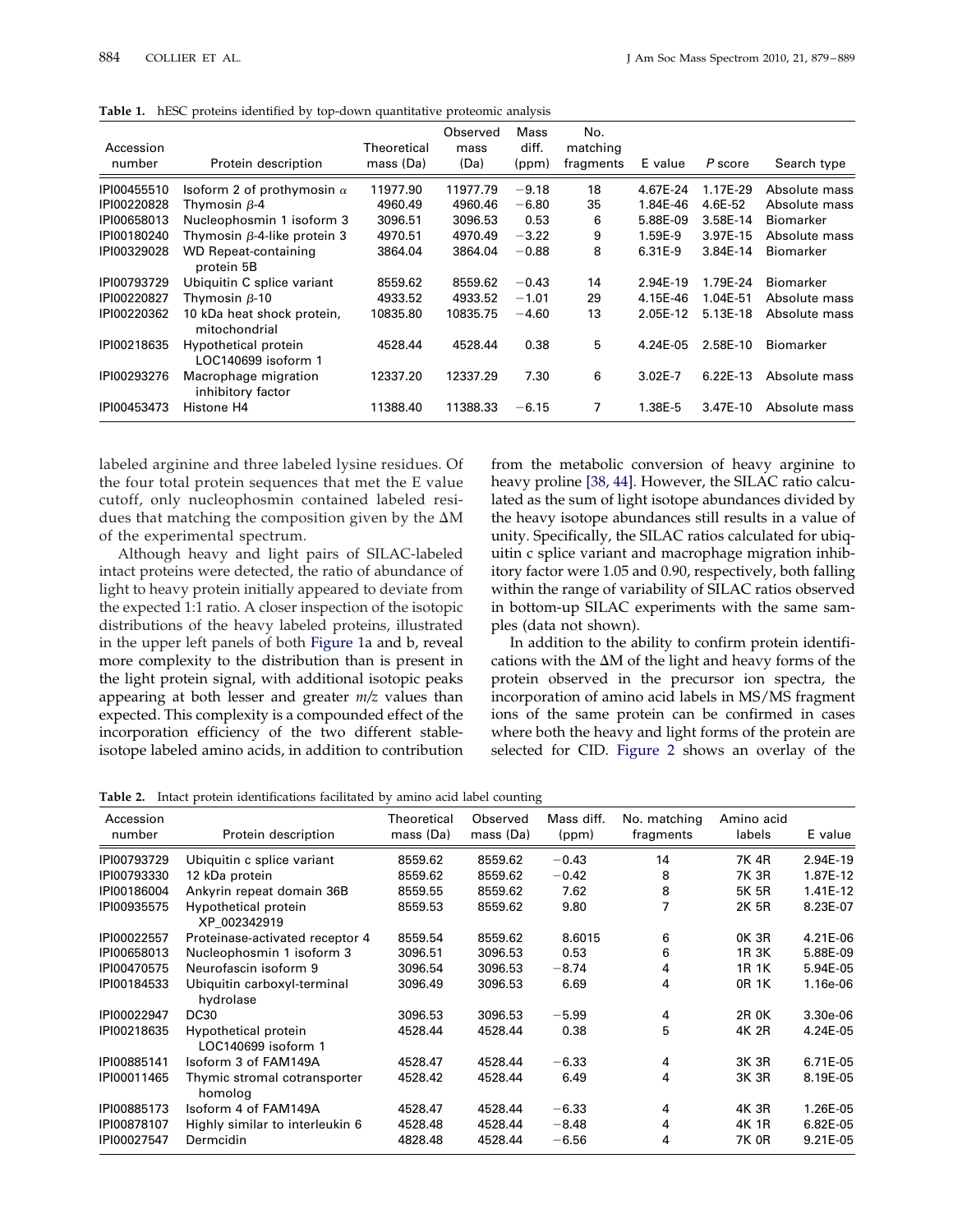MS/MS spectra of the ubiquitin c splice variant shown also in Figure 1. Varying differences in *m/z* between the same y and b ion peaks arise from each fragment containing a different number of labeled amino acids. By comparing the difference in mass between those peaks with the mass difference predicted by the assigned sequence of the protein, we can further increase our confidence as to the identity of the protein analyte. For instance, the  $y_{18}^{2+}$  ion are expected to contain one lysine and two arginines that should be heavier in the labeled form of the protein by 20.054 Da. The *m/z* difference of 10.027 in the experimental spectra  $(z = 2)$ 

shown in Figure 1 corresponds closely to the predicted mass difference. Likewise, the light and heavy forms of the  $y_{58}^{5+}$  ion have a predicted mass difference 64.15 Da predicted by the assigned sequence, containing five lysines and four arginines. The 12.83 *m/z* difference at  $z = 5$  from the overlaid experimental spectra also match with the predicted mass difference, and further confirm the identification of the protein sequence.

Because the stable isotope labeled amino acids were not 100% purely labeled, there exists an increasing statistical probability that one or more light amino acids will be incorporated as the number of amino acids to be



**Figure 2.** The MS/MS spectra of light (black) and heavy (blue) forms of ubiquitin c splice variant are overlaid to demonstrate the confirmation of fragment amino acid sequences based on their differences in mass as correlated to the different numbers of labeling amino acids incorporated.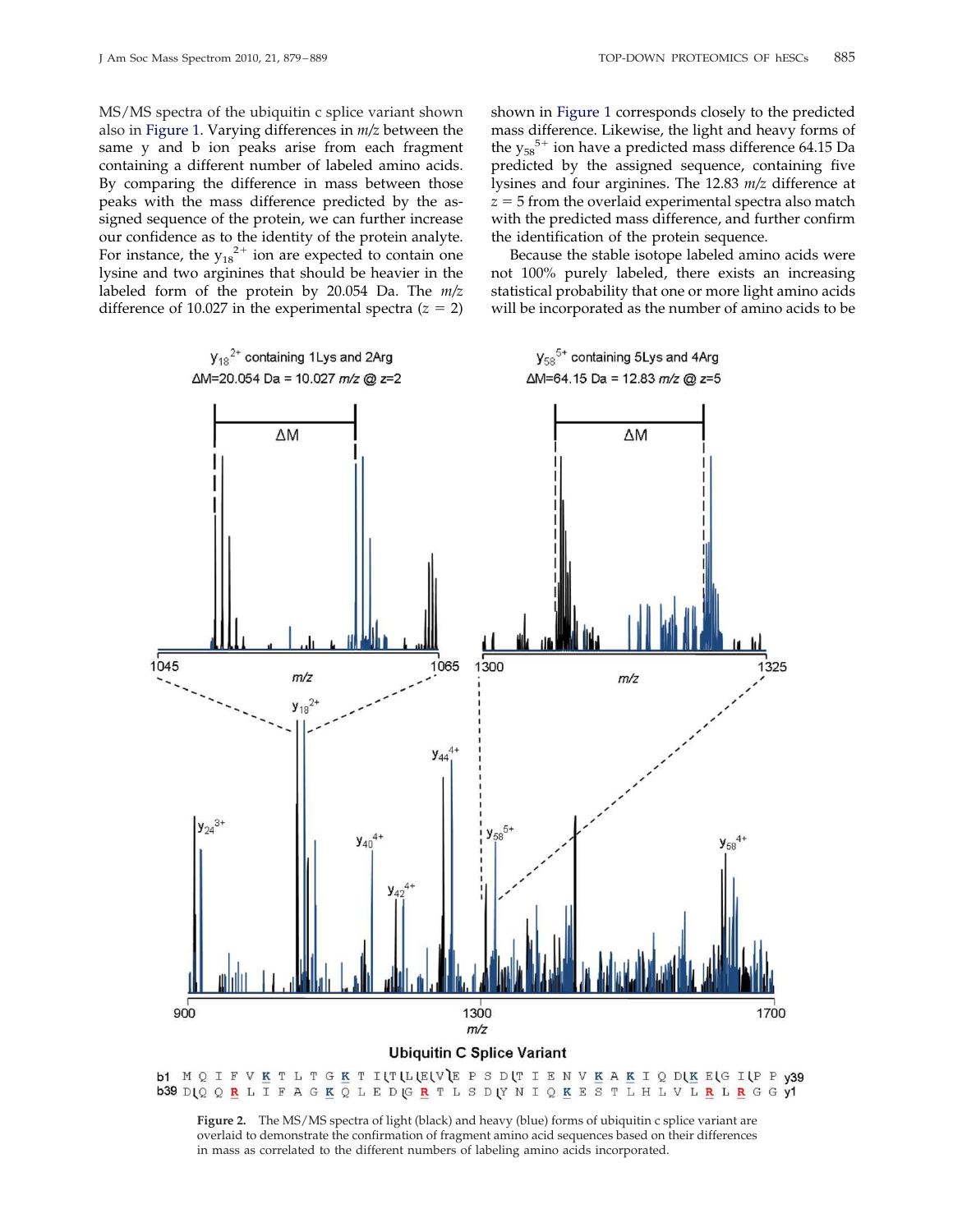labeled in the protein increases. The result of such a probability is an incomplete labeled intact protein, being slightly lower in mass than the completely labeled counterpart. The abundance of these unlabeled forms is modeled in eq 1, which takes into account the number of amino acids to be labeled in the protein, N, and the incorporation efficiency of the amino acid label, E, and determines the relative abundance of the protein signal arising from n unlabeled residues, A*<sup>n</sup>* [29].

$$
A_n = \frac{N!}{n!(N-n)!} E^n (1-E)^{N-n}
$$
 (1)

To account for the use of both stable isotope labeled arginine and lysine, in addition to the conversion of heavy arginine to heavy proline, the abundance of the completely labeled isotopic distribution is described by eq 2:

$$
A_H = A_{100\%} - A_{100\%} \left[ \left[ 1 - \left[ \frac{N_R!}{n_R! (N_R - n_R)!} E_R^{n_R} \right] \right] \right] + \left[ 1 - \left[ \frac{N_K!}{n_K! (N_K - n_K)!} E_K^{n_R} \right] \right] + \left[ 1 - \left[ \frac{N_K!}{n_K! (N_K - n_K)!} E_K^{n_K} \right] \right] + N_p \frac{\%P}{100} \right]
$$
(2)

Where  $A_H$  the abundance of the completely labeled protein,  $A_{100\%}$  is the abundance if labels were incorporated 100% of the time,  $N_R$  is the number of arginine residues in the protein,  $n_R$  is the number of unlabeled arginine residues in the protein, and  $E_R$  is the incorporation efficiency of arginine.  $N_{K}$ ,  $n_{K}$ , and  $E_{K}$  represent the same parameters for stable isotope labeled lysine, and  $N_{P}$  and %P are the number of prolines and percent of conversion from arginine to proline, respectively.

To test the model described in eq 2 with the isotopic distributions observed in the top-down analysis of SILAC labeled hESCs, the amino acid incorporation efficiency of both Arg6 and Lys8 were determined from a parallel bottom-up proteomic analysis of just the heavy-labeled cell lysate. Figure 3 shows results for peptides corresponding to proteins identified in Figure 1, including the ubiquitin c splice variant (Figure 1a, Figure 3a, b) and macrophage migration inhibitory factor (Figure 1b, Figure 3c, d). Figure 3a shows the mass spectrum of the peptide identified by MS/MS as ESTLHLVL*R* from the ubiquitin c splice variant, including the dominant signal from the form of the peptide containing Arg6, and the much weaker signal from the light form, amplified 50 times in the inset. Extracting the ion chromatograms of the monoisotopic masses from both the light and heavy forms and finding the ratio of their peak areas suggests arginine incorporation to be  $\sim$ 98%. Similarly, Figure 3b shows the calculated incorporation of Lys8, also  $\sim$ 98%, from the mass spec-

trum and extracted ion chromatogram of the peptide TLSDYNIQ*K*, which corresponds to the ubiquitin c splice variant as well.

Peptides that correspond to macrophage migration inhibitory factor are illustrated in Figure 3c and d. Both were arginine terminated, and yielded Arg6 incorporation values of  $\sim$ 98.5%. The contribution arginineproline conversion is visible in the mass spectrum of the peptide identified as PMFIVNTNVP*R* (Figure 3c) as indicated by the increased abundance of the fifth and sixth isotopic peaks in the labeled peptide signal. The area of the extracted ion chromatogram of the fifth isotopic peak, which is actually the monoisotopic peak of the heavy proline-containing form of the peptide, compared with that of the heavy label, reveals roughly 5% conversion of arginine to proline.

Using the percent incorporation values of Arg6 and Lys8 in addition to the percent conversion of Arg6 to Pro5 obtained from bottom-up proteomic analysis, eqs 1 and 2 can be used in combination to plot the predicted abundance of a completely SILAC labeled intact protein signal (using eq 2) in addition to signals that arise from having one or more unlabeled lysine or arginine residue and furthermore the signal arising from the incorporation of Pro5 (using eq 1). Figure 4 shows the experimental mass spectra of two intact proteins overlaid upon the inverted theoretical spectra as predicted by eqs 1 and 2. The experimental spectrum of the 7+ charge state of the ubiquitin c splice variant is illustrated in Figure 4a, where the predictive model accounts for 98% incorporation of Lys8 and Arg6 as determined by the peptide level data discussed above and shown in Figure 3a, b. Five percent conversion of arginine to proline is also taken into account in the predicted spectra. All of the theoretical predicted spectra are displayed on an inverted axis with the sum of the abundances of each isotopic peak overlaid upon the experimental spectrum, showing a strong correlation between the two. The theoretical isotopic distribution also strongly correlates with the experimental spectrum for the macrophage migration inhibitory factor SILAC pair shown in Figure 3b.

Comparing the heavy isotopic distribution of Figure 4a to that of Figure 4b, the statistical relationships of the model become more apparent. For instance, the maximum abundance of the heavy form of the ubiquitin c splice variant is just over half that of the light form, whereas the heavy form of the macrophage migration inhibitory factor is  $~10\%$  that of the light form. The abundance of the SILAC labeled protein signal to its unlabeled counterpart is related to the number of labeling amino acids present for which imperfect incorporation subtracts from the abundance of the completely labeled form. This is evident in that the ubiquitin c splice variant has 11 total arginine and lysine residues for labeling versus eight residues for macrophage migration inhibitory factor. The greater number of labeling amino acids in ubiquitin increases the probability of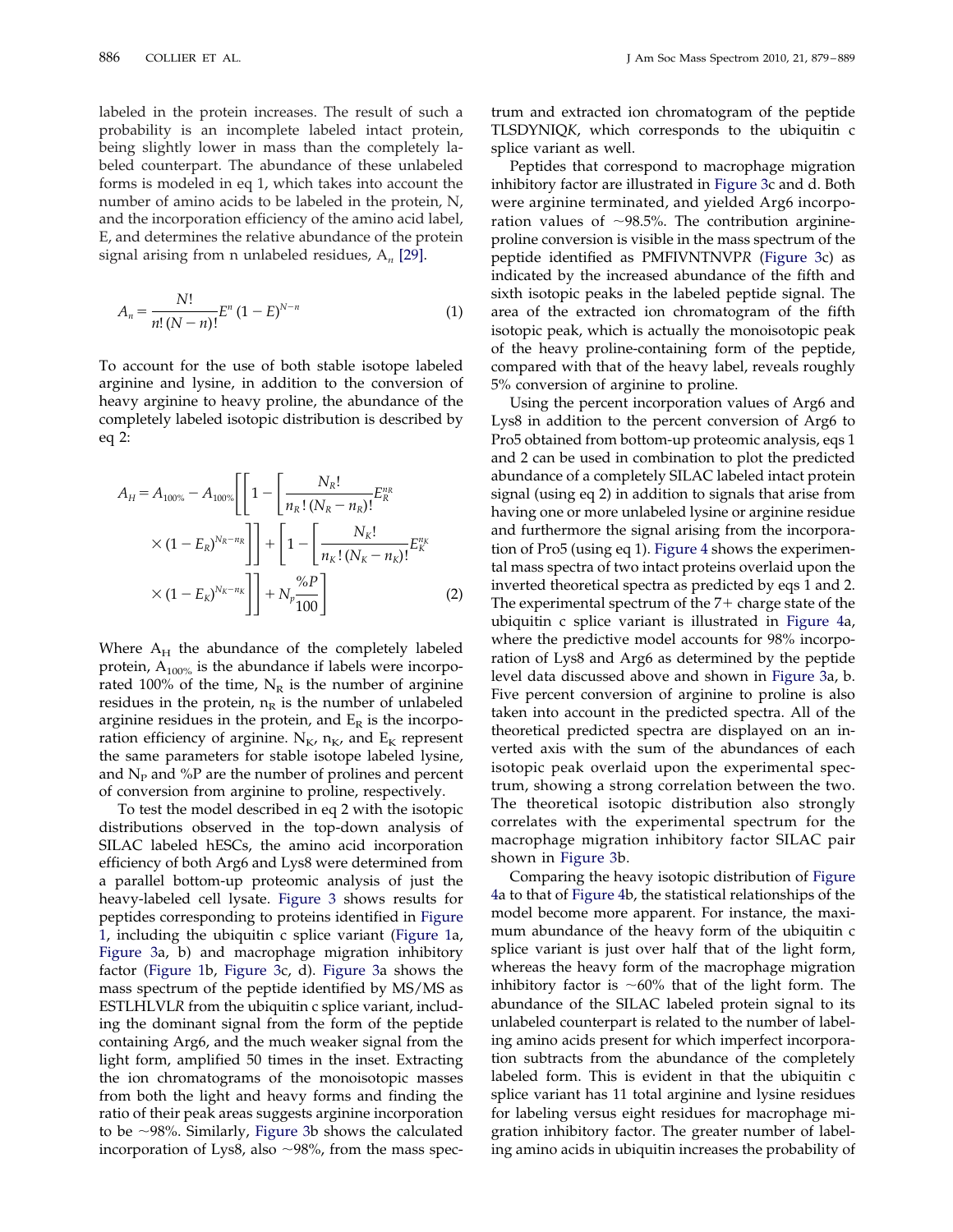

**Figure 3.** MS spectra and extracted ion chromatograms of light and heavy of arginine and lysine terminated peptides are used to calculate the percent incorporation of each amino acid label into (**a**) and (**b**) ubiquitin c splice variant, and (**c**) and (**d**) macrophage migration inhibitory factor. Proline conversion is also demonstrated (**c**).

one being unlabeled, leading to a more pronounced "shoulder" of incompletely labeled protein in Figure 4a compared with Figure 4b. Additionally, two proline residues are present for potential incorporation of heavy proline in ubiquitin c splice variant and eight proline residues are present in macrophage migration inhibitory factor, which in turn lead to a slightly more pronounced "tail" from the heavy proline protein signal in the latter relative to the former.

#### **Conclusions**

Quantifying intact proteins using the SILAC method remains a challenging task, even with the relatively high incorporation of stable isotope labeled lysine and arginine  $<$  98%. While the use of dual labeling strategies is beneficial in the case of bottom-up quantification by SILAC, even the small amount of light amino acid incorporated in the place of the stable isotope label is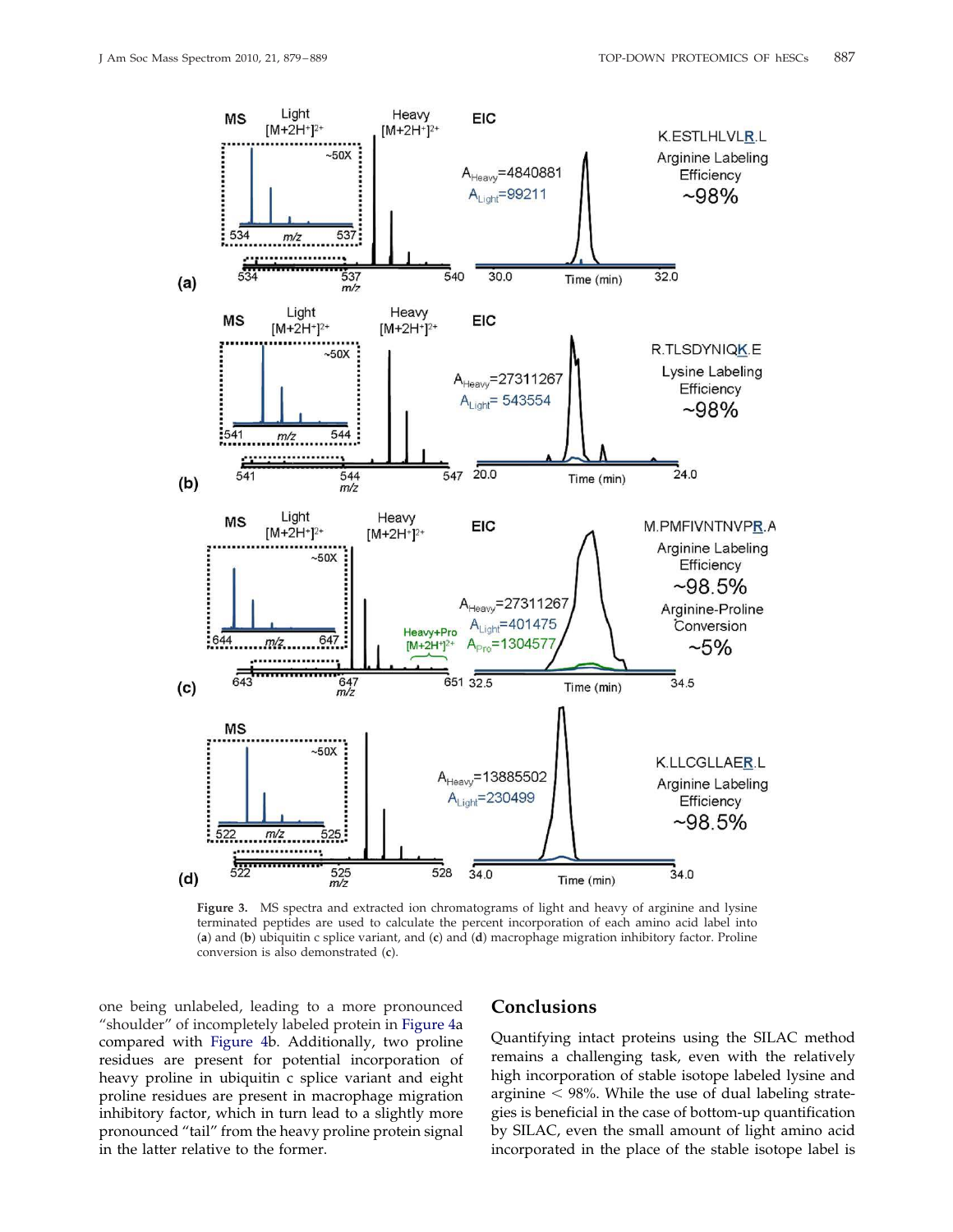

**Figure 4.** Experimental spectra are shown along with model spectra as predicted by eqs 1 and 2. The sum of model isotopic abundances of the inverted model spectra (circles) are superimposed on the experimental spectra of (**a**) ubiquitin c splice variant and (**b**) macrophage migration inhibitory factor.

compounded. This effect is magnified further when a labeling amino acid is converted by the biological system into a different residue, as is the case with arginine-proline conversion. Many of these effects can be taken into account easily with quantification software with bottom-up experiments, but remain unaddressed from the top-down perspective. Importantly, multiple intact proteins were unambiguously identified, including multiple intact forms of proteins for which only a single form was identified from bottom-up analysis. It would be beneficial in future studies involving intact proteins for the use of a single, highly purified, essential amino acid label to be utilized for SILAC labeling. Stable isotope labeled lysine would be a strong candidate for future use, as it occurs frequently enough in the proteome to be present in most proteins, is a limiting amino acid, and is not converted biologically into other amino acids. The result of this labeling system would be less complex heavy protein isotope distributions for easier intact protein quantification, giving researchers the ability to thoroughly examine the intact proteomes of human embryonic stem cells in addition other biological systems.

## **Acknowledgments**

The authors gratefully acknowledge funding support from the W. M. Keck Foundation and North Carolina State University.

#### **References**

- 1. Vallier, L.; Pedersen, R. A. Human Embryonic Stem Cells: An In Vitro Model to Study Mechanisms Controlling Pluripotency in Early Mammalian Development. *Stem Cell Rev.* **2005,** *1,* 119–130.
- 2. Kelleher, N. L. Top-Down Proteomics. *Anal. Chem.* **2004,** *76*(11), 196A– 203A.
- 3. Bogdanov, B.; Smith, R. D. Proteomics by FTICR Mass Spectrometry: Top Down and Bottom Up. *Mass Spectrom. Rev.* **2005,** *24*(2), 168–200. 4. Kelleher, N. L.; Taylor, S. V.; Grannis, D.; Kinsland, C.; Chiu, H. J.;
- Begley, T. P.; McLafferty, F. W. Efficient Sequence Analysis of the Six Gene Products (7–74 kDa) from the *Escherichia coli* Thiamin Biosynthetic Operon by Tandem High-Resolution Mass Spectrometry. *Protein Sci.* **1998,** *7*(8), 1796–1801.
- 5. Ge, Y.; Lawhorn, B. G.; ElNaggar, M.; Strauss, E.; Park, J. H.; Begley, T. P.; McLafferty, F. W. Top Down Characterization of Larger Proteins (45 kDa) by Electron Capture Dissociation Mass Spectrometry. *J. Am. Chem. Soc.* **2002,** *124*(4), 672–678. 6. Meng, F. Y.; Du, Y.; Miller, L. M.; Patrie, S. M.; Robinson, D. E.; Kelleher,
- N. L. Molecular-Level Description of Proteins from Saccharomyces cerevisiae Using Quadrupole FT Hybrid Mass Spectrometry for Top Down Proteomics. *Anal. Chem.* **2004,** *76*(10), 2852–2858.
- 7. Siuti, N.; Kelleher, N. L. Decoding Protein Modifications Using Top-
- Down Mass Spectrometry. *Nat. Methods* **2007,** *4*(10), 817–821. 8. Dillon, T. M.; Bondarenko, P. V.; Ricci, M. S. Development of an Analytical Reversed-Phase High-Performance Liquid Chromatograph Electrospray Ionization Mass Spectrometry Method for Characteriza-